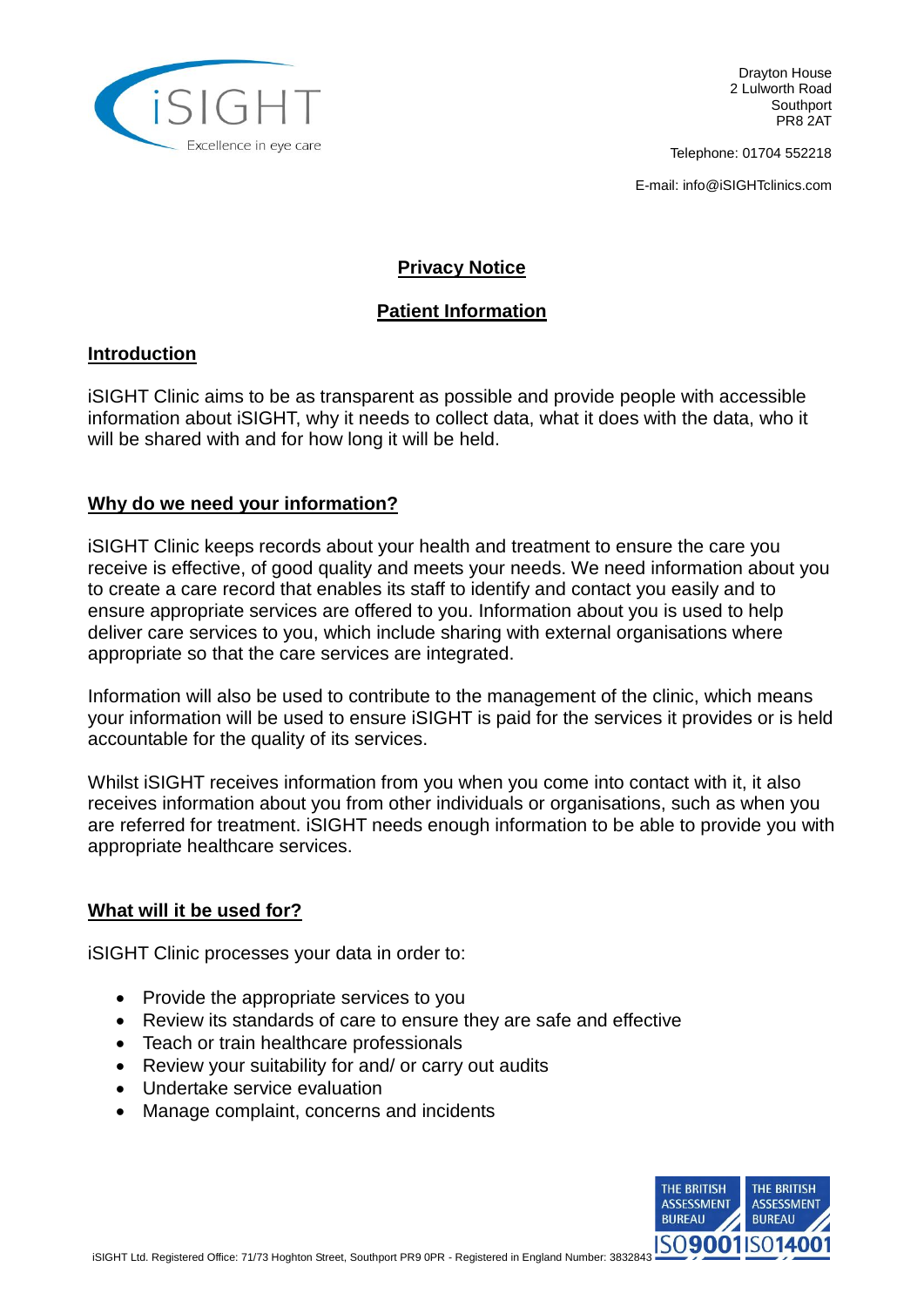

Telephone: 01704 552218

E-mail: info@iSIGHTclinics.com

Ensure iSIGHT is paid for the services that it provides

## **What Data is held?**

There are two types of data that iSIGHT Clinic uses: personal and special category. Personal data means any information relating to a person who can be directly (eg. by name or picture) or indirectly (eg. by age, gender and post code) recognised. Special category data means any information relation to racial or ethnic origin, political opinions, trade union activities, physical or mental health, sexual health or details of criminal offences.

iSIGHT Clinic keeps data on you relation to who you are, where you live, your family, your habits, your GP, your symptoms, problems and diagnoses, the reason you seek help, your appointments, where, when and by whom you are seen, referrals to other health and social care providers, tests carried out both by iSIGHT and in other places, investigations and scans, treatments and outcomes of treatments, your medical history, the observations and opinions of other healthcare workers, within and outside iSIGHT Clinic.

iSIGHT Clinic will maintain a record of your care that consists of things such as:

- Any contacts you have with staff (eq. visits and appointments)
- Notes or a summary of discussions
- Treatment/care plans and results of any tests
- Relevant information provided from other professionals, relatives or those who know or care for your, and
- Information on medicines, side effects and allergies

Your information will primarily be held electronically. When registering for NHS care all patients who receive NHS care are registered on a national database. This database is held by NHS Digital, a national organization which has legal responsibilities to collect NHS Data. Some of iSIGHT databases also connect to the national database to ensure your details remain up-to-date. This means if you change your address with your GP or provide them with a mobile telephone number, iSIGHT Clinic will automatically have access to this information.

Some records are still held in paper format, particularly historical care records. These are stored securely and may be transferred to electronic format at some point.

### **Lawful Basis for Processing**

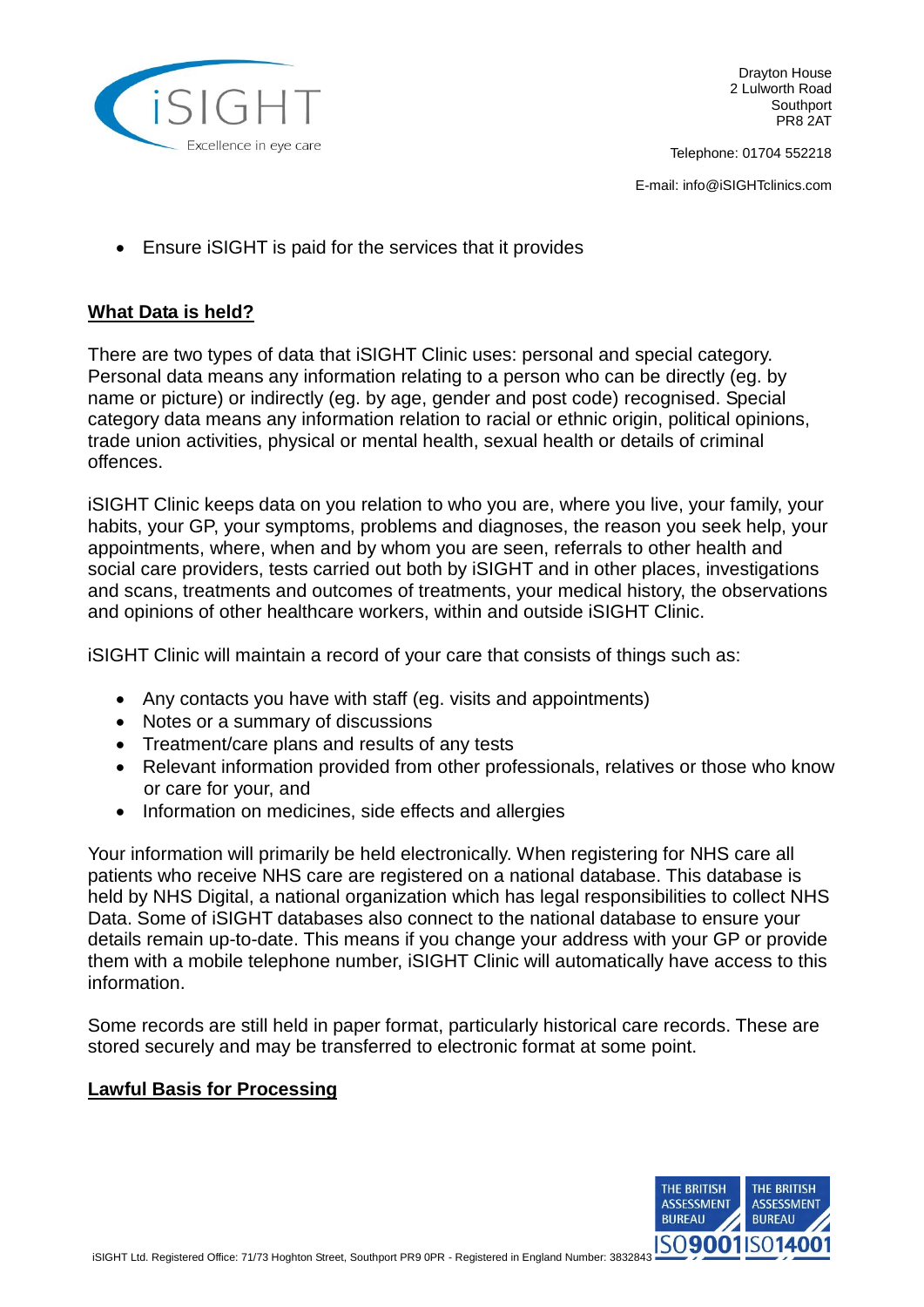

Telephone: 01704 552218

E-mail: info@iSIGHTclinics.com

Under the National Health Service Act 20016 and the Health and Social Care Act 2012, iSIGHT is required by law to process your personal data in order to provide you with direct care. Therefore under current Data Protection legislation (the Data Protection Act 2018 and the General Protection Regulation [GDPR]) the processing of your personal data is necessary "in the exercise of official authority or performance of a specific task in the public interest that is set out in law" (article 6 (1)(e) of GDPR). There iSIGHT processes your special category data it will do so because it is necessary "for the purposes of preventative medicine, medical diagnosis, the provision of healthcare or treatment or the management of healthcare systems" (Article 9 (2)(h) of GDPR).

ISIGHT Clinic has an obligation to protect the health of the general public and where this is done your personal data will be processed "for the performance of a task carried out in the public interest" (Article 6 (1)(e)). Where your special category data is processed, this is done because it is necessary "for reasons of public interest in the area of public health" (Article 9 (2)(i)).

As a healthcare provider, there are occasions where we need to process personal and/or special category data because someone is at risk of serious harm (eg life or death situations in emergencies or major incidents) and, where we do this we will process the information to "protect someone's vital interests" (Article 6 (1)(d) and 9(2)(c)).

Sometimes there are occasions when we are obliges to process information in order to comply with a court order, coroners instructions, to prevent or detect crime or to comply with the law. If we have to do this with your information, we will ensure there is a legal justification for such processing (eg Article  $6(1)(c)$ ).

If we process your information for other purposes that are not described above then we will seek your consent to do so before we process it.

If iSIGHT Clinic wishes to use your personal information for a new purpose that is not covered by this Privacy Notice, then we will provide you with a new notice explaining the new use prior to commencing the processing, setting out the relevant purposes and processing conditions. Were and whenever necessary, we will ensure there is a legal justification for such processing.

### **Who do we Share Data with?**

The types of organisations and people iSIGHT Clinic shares data with include (but are not limited to):

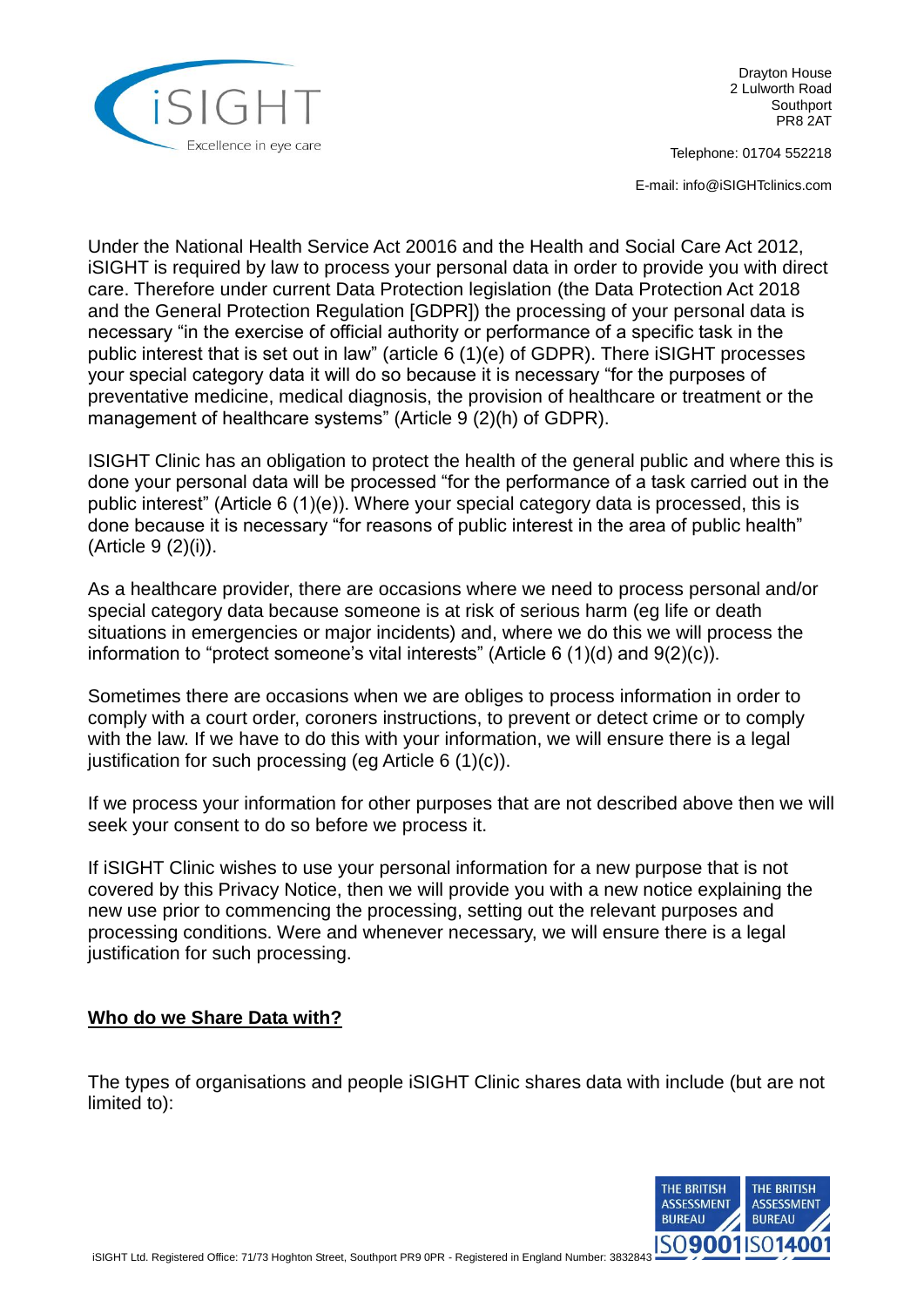

Telephone: 01704 552218

E-mail: info@iSIGHTclinics.com

- Other healthcare professionals (eg. doctors, nurses, ambulance services etc).
- Partner organisations who contribute to your long-term care (eg. GP's, Optometrists, Social Services/local authorities, private sector providers etc)
- Parents, carers or guardians with parental responsibilities or legal responsibilities
- NHS Mangers and the Department of Health/NHS Digital for the purposes of planning, commissioning, managing and auditing healthcare services.
- Bodies with statutory investigative power (eg. NHS Resolution, the Care Quality Commission, Audit Commission or Health Service Ombudsman)

The sharing of your data for the purposes of direct care, both within iSIGHT Clinic and with others outside of iSIGHT is allowed by law.

iSIGHT Clinic is involved in integrated care programmes working with other NHS, local authority, private, voluntary and charity organisations. Information about you may be shared with partners in these programmes where it is legal to do so and for the purposes of direct care.

Any disclosures will be considered on a case by case basis to determine if they are appropriate and what the legal basis is for sharing. If the sharing goes ahead, only the minimum personal data necessary for the specific purposes and circumstances will be shared, with all suitable security controls in place. Any organisations receiving personidentifiable information from iSIGHT are legally obligated to protect it.

iSIGHT Clinic will not share your information for marketing, social media or insurance purposes unless it has your permission to do so. If you do consent to this, you have the right to withdraw your consent to the processing at any time.

Information provided under the Freedom of Information Act 2000 will not include personidentifiable details about patients.

### **Looking after your information**

iSIGHT Clinic takes its duty to protect your personal information and confidentiality very seriously and we are committed to taking all reasonable measures to ensure it is kept confidential and secure and used appropriately. Everyone working for iSIGHT has a contractual and legal duty to protect your information.

Personal information is held in accordance with the requirements of current Data

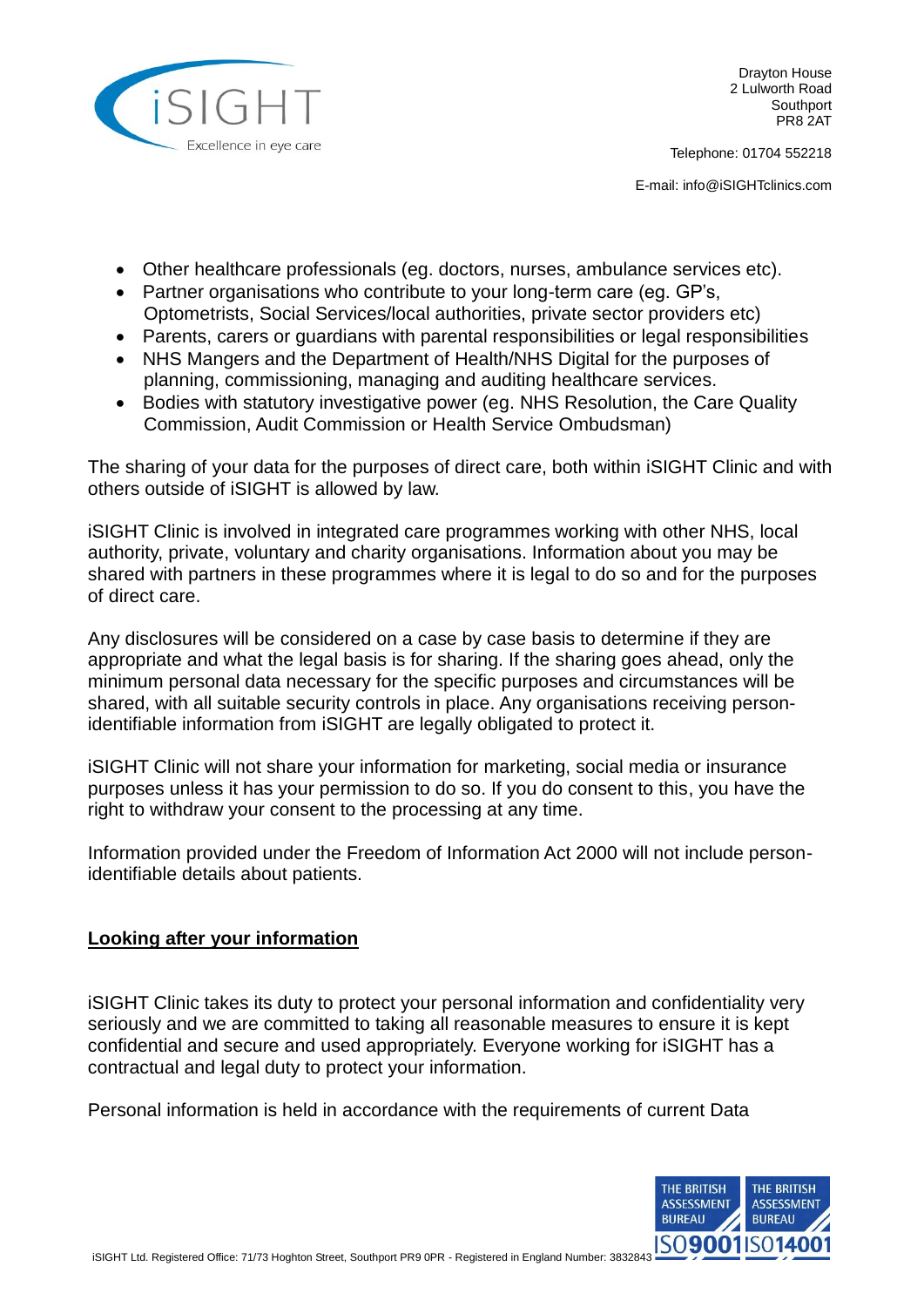

Telephone: 01704 552218

E-mail: info@iSIGHTclinics.com

Protection legislation. Anyone who receives information from us is also under a legal duty to keep it confidential and secure in accordance with Data Protection legislation.

Access to personal information is strictly controlled and restricted to only those with a legitimate work related need to access it.

# **Safeguarding**

Some members of society are recognised as needing protection, for example children and vulnerable adults. If a person is identified as being at risk from harm iSIGHT staff are expected as professionals to do what they can to protect them. In addition they are bound by certain specific laws that exist to protect individuals. This is called "Safeguarding".

Where there is a suspected or actual safeguarding issue iSIGHT will share relevant information that it holds with other relevant agencies, regardless of whether or not the individual or their representatives agrees. The laws that allow this processing to be undertaken without consent are the Children Act 1989 (Section 47) and the Care Act 2014 (Section 45).

### **Rights to Object**

People who have access to your information will only normally have access to that which they need to fulfill their roles. You have the right to object to iSIGTH sharing your data in these circumstances but iSIGHT has the overriding responsibility to do what is in your best interests and could still share the information even if you have objected. This will only be done with a valid legal justification.

You also have the right to object to some or all of your information being processed under Article 21 of GDPR. However, please note that this is a right to raise an objection, which is not the same as having an absolute right to have your wishes granted in every circumstance. In certain circumstances iSIGHT may need to continue to process your information in order to provide you with the care you need.

### **National Data Opt-out Policy**

A secure and accessible tool for people to opt-out of their confidential patient information being used for reasons other than their individual care and treatment is available. This means patients have more control over how their information is used and gives them the opportunity to make informed choices about whether they wish their confidential patient